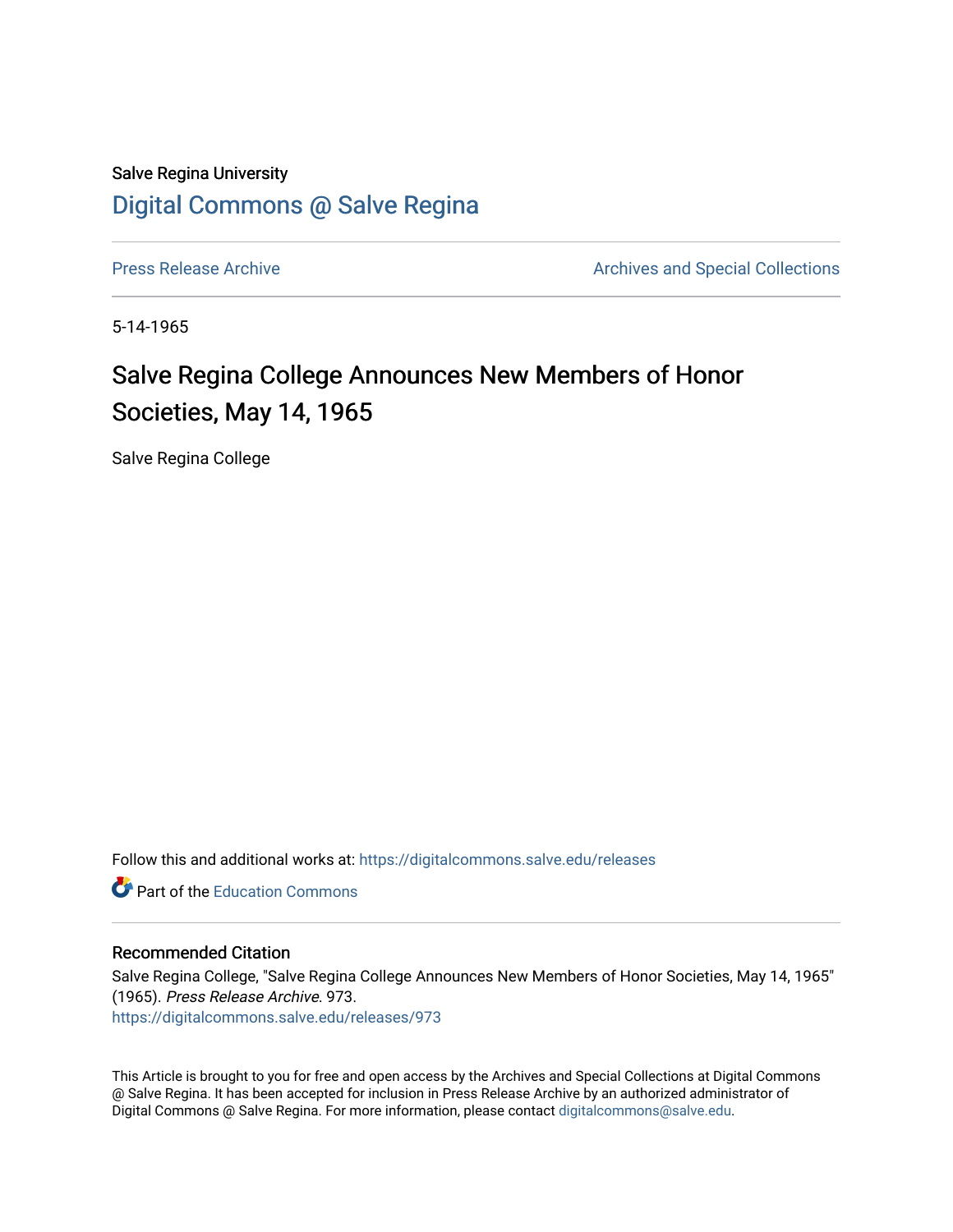FOR FURTHER INFORMATION TELEPHONE Dr. **F. K.** Brasted, Director of **PR OFFICE:** 401-846-0523 (if no answer during business hours, call 401-847-6650) HOME: 401-847-5766

> **OCHRE POINT AVENUE NEWPORT, RHODE ISLAND 02841**

.EGE

**PUBLICITY OFFICE** 

 $\mathbf{I}^{\dagger}$ 

I

SALVE

I

I

I

I

I

I

I

I

I

I

I

I

I

I

SEE MARKED PARAGRAPH [S]

EOD LOCAL ANGLE

**REGINA** 

## **FOR RELEASE**

FRIDAY MAY 14, 1965

SALVE REGINA COLLEGE ANNOUNCES NEW MEMBERS OF HONOR SOCITIES

Sister Mary Rpsalia, R. *S:M.,* Dean of Salve

Regina College, today announced the new members of Sigma Phi Sigma and Kappa Gamma Pi.

Sigma Phi Sigma is a national honor society

I for students and alumnae of colleges conducted by the Sisters of Mercy in the United States. It recognizes outstanding scholarship, loyalty, and service. The following students will be inducted into Sigma Phi Sigma Tuesday, May 18 at 7:00 p. m. in the Great Hall of Ochre Court: Miss Mary Jane Halloran, Class of 1965, Daughter of.Mr. and Mrs. Paul J. Halloran, 14 Holly St., Gloucester, Mass. ; Miss Diane R. Liberatore, Class of 1965, Daughter of Mr. and Mrs. Ralph Washburn, 201 West St., Mansfield, Mass.; Miss Carol. A.Fairhurst, Class of 1966, Daughter of Mr. and Mrs. George Fairhurst, 337 Main Road, Tiverton, R. I. ; Miss Joanne M. Leonard, Class of 1966, Daughter of Mr. and Mrs. Gilbert F. Leonard, 68 Lewis Avenue, Somerset, Mass.; Miss Eileen M. Mccusker, Class of 1966, Daughter of Mr. and Mrs. F. J. McCusker, 12 Eastman Ave., Foxboro, Mass. ; Miss Gertrude J. Ste. Marie, Class of 1966, Daughter of Mrs. Leon Ste. Marie, 1289 South Main St., Fall River, Mass. ; Miss Patricia De Lisle, Class of 1967, Daughter of Mr. and Mrs. Bernard R. DeLisle, 79 Welfare Ave., Warwick, R. I.; Miss Anne M. Lancellotti, Class of 1967, Daughter of Mr. and Mrs. Luco Lancellotti, 40 Rosedale St., Providence, R. I.; Miss Cecile A. Levesque, Class of 1967, Daughter of Mr. and Mrs. Alphonse Levesque, 1154 South Main St., Fall River, Mass.;